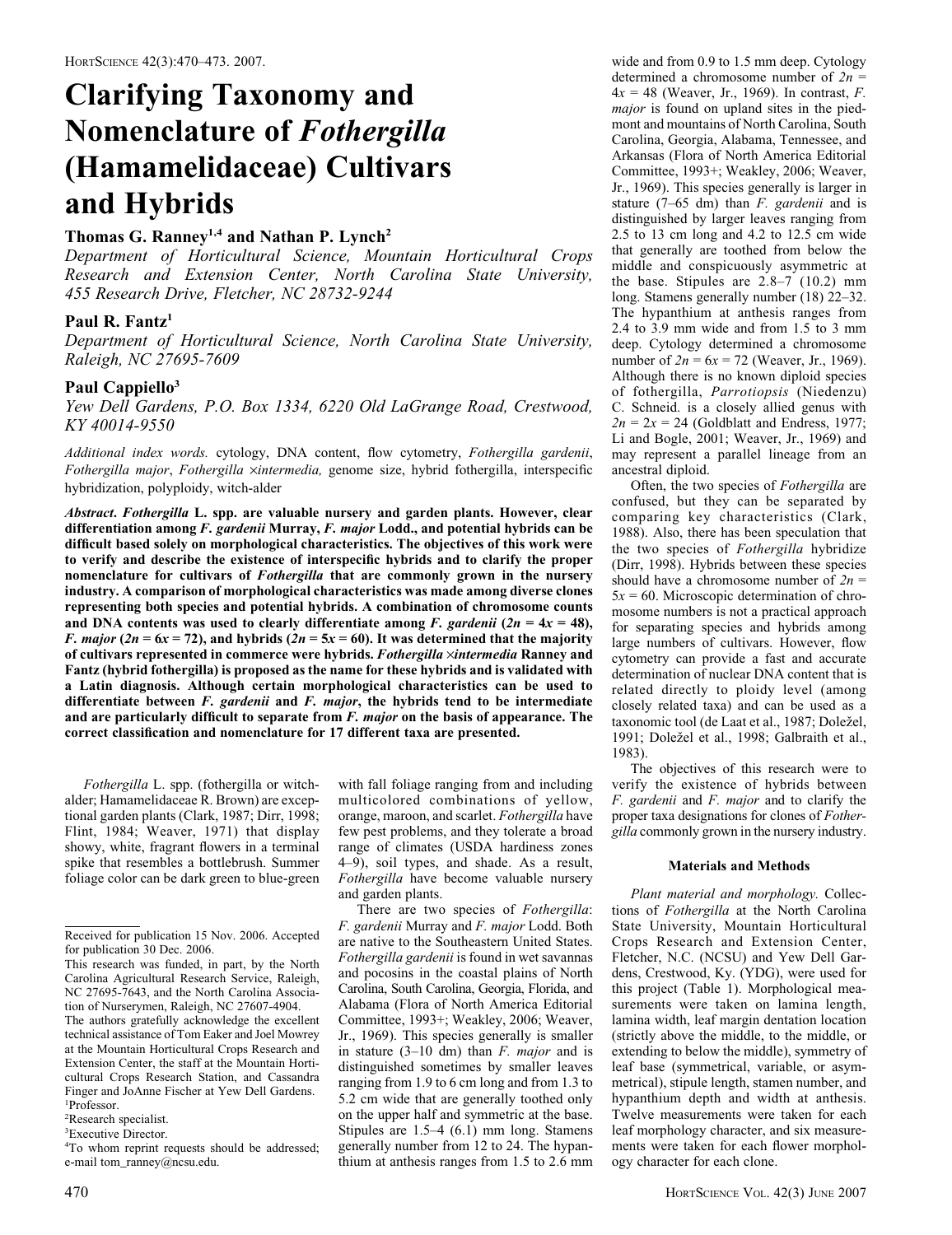| Table 1. Comparison of selected characteristics among taxa of Fothergilla species and hybrids.          |                |                                                                          |                                                   |                                                                                                                                                                                                 |                                        |                          |                                                                                      |                                     |                                                                               |                                                                         |
|---------------------------------------------------------------------------------------------------------|----------------|--------------------------------------------------------------------------|---------------------------------------------------|-------------------------------------------------------------------------------------------------------------------------------------------------------------------------------------------------|----------------------------------------|--------------------------|--------------------------------------------------------------------------------------|-------------------------------------|-------------------------------------------------------------------------------|-------------------------------------------------------------------------|
|                                                                                                         |                | Genome                                                                   | Lamina                                            | Lamina                                                                                                                                                                                          |                                        |                          |                                                                                      | Hypanthium                          | Hypanthium                                                                    | Stipule                                                                 |
| Таха                                                                                                    | Accession no.  | $size$ (pg)                                                              | ength (cm)                                        | width (cm)                                                                                                                                                                                      | Leaf dentation                         | Leaf base                | Stamen no.                                                                           | Depth (mm)                          | width (mm)                                                                    | length (mm                                                              |
| F. gardenii                                                                                             |                |                                                                          |                                                   |                                                                                                                                                                                                 |                                        |                          |                                                                                      |                                     |                                                                               |                                                                         |
| Appalachia'                                                                                             | NCSU 2004-069  | $4.32 \pm 0.03^{2}$                                                      | $3.9 - 5.4$                                       |                                                                                                                                                                                                 | Above middle                           | Symmetrical              | $16 - 28$                                                                            |                                     |                                                                               |                                                                         |
| 'Bill's True Dwarf'                                                                                     | YDG 2005-317-A | $4.20 \pm 0.04$                                                          | $4.0 - 5.0$                                       |                                                                                                                                                                                                 | Above Middle                           | Variable                 | Not available                                                                        |                                     | $2.0 - 2.2$<br>1.7-2.1                                                        | $3.9 - 8.6$<br>4.0-5.0                                                  |
| 'Blue Mist'                                                                                             | YDG-2005-1-A   | $4.46 \pm 0.04$                                                          | $6.5 - 8.0$                                       | $2.3 - 3.2$<br>$3.0 - 3.5$<br>$3.5 - 4.0$                                                                                                                                                       | Above middle                           | Symmetrica               | $14 - 22$                                                                            | $8 - 2.3$<br>$2 - 1.7$<br>$5 - 2.1$ | $1.9 - 3.1$                                                                   | $1.0 - 5.0$                                                             |
|                                                                                                         | YDG-2005-320-A |                                                                          |                                                   |                                                                                                                                                                                                 |                                        |                          |                                                                                      |                                     |                                                                               |                                                                         |
| 'Harold Epstein'                                                                                        | NCSU 2001-047  | $4.44 \pm 0.04$                                                          | $3.4 - 4.4$                                       |                                                                                                                                                                                                 | Above middle                           | Symmetrical              | $12 - 17$                                                                            |                                     | $1.0 - 1.8$                                                                   |                                                                         |
| 'Jane Platt'                                                                                            | NCSU 2005-136  | $4.36 \pm 0.04$                                                          | $4.2 - 5.1$                                       | $2.1 - 2.7$<br>$2.1 - 3.4$                                                                                                                                                                      | Above middle                           | Symmetrica               | $14 - 18$                                                                            | $0.8 - 1.2$<br>0.7-1.7              | $.1 - 1.7$                                                                    | $2.5 - 3.9$<br>$3.9 - 8.8$                                              |
| F. xintermedia                                                                                          |                |                                                                          |                                                   |                                                                                                                                                                                                 |                                        |                          |                                                                                      |                                     |                                                                               |                                                                         |
| 'Blue Shadow'                                                                                           | NCSU 2005-051  | $5.52 \pm 0.02$                                                          | $5.6 - 8.9$                                       |                                                                                                                                                                                                 | Viddle                                 | Variable                 | $8 - 23$                                                                             |                                     |                                                                               | $3.8 - 8.6$                                                             |
| Eastern Form'                                                                                           | YDG 2005-322-A | $5.28 \pm 0.02$                                                          |                                                   |                                                                                                                                                                                                 |                                        | Variable                 |                                                                                      |                                     |                                                                               |                                                                         |
| KLMtwo' Beaver Creek®                                                                                   | NCSU 2002-128  | $5.30 \pm 0.06$<br>$5.30 \pm 0.02$                                       | $7.0-8.5$<br>$5.6-8.0$<br>$7.6-9.4$<br>$8.0-11.1$ | 4.3 - 6.8<br>6.0 - 6.0 - 7.7<br>6.0 - 6.7.7 - 8.7.7<br>6.5 - 7.7.8 - 8.0 - 9.0<br>6.5 - 8.9 - 8.9 - 8.9 - 8.9 - 8.9 - 8.9 - 8.9 - 8.9 - 8.9 - 8.9 - 8.9 - 8.9 - 8.9 - 9.0 - 9.0 - 9.0 - 9.0 - 9 | Above middle<br>Middle                 |                          | $19-24$<br>$17-30$<br>$24-30$<br>$21-31$<br>$14-26$<br>$18-26$<br>$18-26$<br>$16-19$ |                                     | 1.7-2.6<br>1.6-2.3<br>1.8-2.3.4<br>1.8-2.3.4<br>1.7-2.7<br>1.7-2.4<br>1.0-1.6 | $5.0 - 9.7$                                                             |
| 'KLMfifteen' Red Monarch <sup>™</sup>                                                                   | YDG 2004-602-A |                                                                          |                                                   |                                                                                                                                                                                                 | Viiddle to above                       | Asymmetrical<br>Variable |                                                                                      |                                     |                                                                               |                                                                         |
| 'KLMsixteen' May Bouquet <sup>™</sup>                                                                   | YDG 2004-535-A | $5.24 \pm 0.01$                                                          |                                                   |                                                                                                                                                                                                 | Below middle                           | Asymmetrical             |                                                                                      |                                     |                                                                               |                                                                         |
| F. sp.                                                                                                  | YDG 2005-323-A |                                                                          | $8.0 - 10.0$                                      |                                                                                                                                                                                                 | Above middle                           | Asymmetrical             |                                                                                      |                                     |                                                                               |                                                                         |
| 'Mt. Airy'                                                                                              | NCSU 2005-137  |                                                                          | $7.0 - 9.5$                                       |                                                                                                                                                                                                 |                                        | Variable                 |                                                                                      |                                     |                                                                               |                                                                         |
| 'Red Licorice'                                                                                          | NCSU 2001-234  | $5.22 \pm 0.02$<br>$5.25 \pm 0.12$<br>$5.21 \pm 0.08$<br>$5.21 \pm 0.08$ | $5.3 - 8.1$                                       |                                                                                                                                                                                                 | Below middle<br>Below middle<br>Middle | Asymmetrical             |                                                                                      |                                     |                                                                               |                                                                         |
| 'Sea Spray'                                                                                             | NCSU 2001-235  |                                                                          | $5.3 - 7.2$                                       |                                                                                                                                                                                                 |                                        | Asymmetrical             |                                                                                      |                                     |                                                                               |                                                                         |
| 'Windy City'                                                                                            | YDG 2005-310-A | $5.36 \pm 0.10$                                                          | $7.0 - 9.0$                                       |                                                                                                                                                                                                 | Above middle                           | Variable                 |                                                                                      | $.9 - 1.4$                          |                                                                               | NM <sup>y</sup><br>6.2-10.9<br>5.0-7.0<br>5.8-6.9<br>4.8-6.9<br>4.8-6.9 |
| F. major                                                                                                |                |                                                                          |                                                   |                                                                                                                                                                                                 |                                        |                          |                                                                                      |                                     |                                                                               |                                                                         |
| 'Arkansas Beauty'                                                                                       | YDG 2005-318-A | $6.35 \pm 0.06$                                                          | $6.0 - 8.5$                                       | $6.0 - 8.0$                                                                                                                                                                                     | Below middle                           | Variable                 | $18 - 27$                                                                            | $1.7 - 2.7$                         |                                                                               | $\overline{a}$                                                          |
| 'KLMG' Mystic Harbor <sup>™</sup>                                                                       | YDG 2005-312-A | $6.18 \pm 0.01$                                                          | $9.0 - 11.5$                                      | $8.0 - 11.0$                                                                                                                                                                                    | Below middle                           | Variable                 | $16 - 23$                                                                            | $1.0 - 1.6$                         | $2.0 - 3.0$<br>$1.4 - 2.2$                                                    | $6.0 - 7.0$                                                             |
| <sup>2</sup> Values for genome size are means, $n = 2$ to 6, $\pm$ 1 SEM.<br>NM, stipules not measured. |                |                                                                          |                                                   |                                                                                                                                                                                                 |                                        |                          |                                                                                      |                                     |                                                                               |                                                                         |
|                                                                                                         |                |                                                                          |                                                   |                                                                                                                                                                                                 |                                        |                          |                                                                                      |                                     |                                                                               |                                                                         |

Flow cytometry. Holoploid, 2C DNA contents (i.e., DNA content of the entire nonreplicated, chromosome complement irrespective of ploidy level) were determined via flow cytometry (de Laat et al., 1987; Doležel, 1991; Galbraith et al., 1983; Greilhuber et al., 2005). Nuclei isolation and staining followed protocols provided by Partec GmbH (Münster, Germany). About 12 stamen filaments were chopped with a razor blade in a petri dish containing 400 µL of extraction buffer (CyStain ultraviolet Precise P, Partec). The suspension was filtered through 50-µm nylon mesh, and nuclei were stained using 1.6 mL of staining buffer containing  $4^{\prime}$ ,6diamidino-2-phenylindole (DAPI) (CyStain ultraviolet Precise P, Partec). The suspension was analyzed using a flow cytometer with fluorescence excitation provided by a mercury arc lamp (PA-I Ploidy Analyzer, Partec). The mean fluorescence of each sample was compared with an internal standard of known genome size (Pisum sativum L. 'Ctirad',  $2C = 9.09$  pg; Doležel et al., 1998). A minimum of 4,500 nuclei were analyzed to calculate the ratio of sample peak to the internal standard for determining genome size  $[2C$  pg = (mean fluorescence of sample peak/mean fluorescence of internal standard peak)  $\times$  9.09 pg]. Two to six subsamples were analyzed for each taxa.

Chromosome counts. Root tips were collected in the morning from newly rooted stem cuttings of Fothergilla 'Mt. Airy' and placed in 2 mM 8-hydroxyquioline for 3–5 h at 12 °C. Roots were then rinsed with cold  $(4 °C)$  distilled water and placed in 3:1 solution of 95% ethanol/propionic acid fixative for  $\approx$  24 h at room temperature. Samples were rinsed with cold distilled water, transferred to a 70% ethanol storage solution, and placed in a refrigerator at  $4^{\circ}$ C. The following week, samples were removed from storage and transferred to 30% aqueous ethanol for 12 min, followed by two 15-min rinses in distilled water. Roots were then hydrolyzed for 30 min at room temperature in 1 <sup>N</sup> HCl and then for 15 min at 60 $\degree$ C, followed by a quick rinse in distilled H 2O. Small samples of root tips were excised and placed on a glass microscope slide with a drop of 1% acetocarmine stain, squashed with a coverslip, and viewed at  $1500\times$ .

### Results and Discussion

Cytological examination of 14 mitotic cells revealed that Fothergilla 'Mt. Airy' was a pentaploid with  $2n = 5x = 60$  (Fig. 1), thereby confirming that it is a hybrid between tetraploid F. gardenii and hexaploid F. major. Flow cytometry was an effective method for determining genome size and ploidy levels of the species and their hybrids (Fig. 2). Fothergilla 'Mt. Airy', a confirmed pentaploid, was used as a reference to compare the approximate genome sizes (DNA content) for the different ploidy levels. Mean 2C holoploid genome sizes for F. gardenii ranged from 4.2 to 4.5 pg, hybrids ranged from 5.2 to 5.5 pg, and F. major ranged from 6.2 to 6.4 pg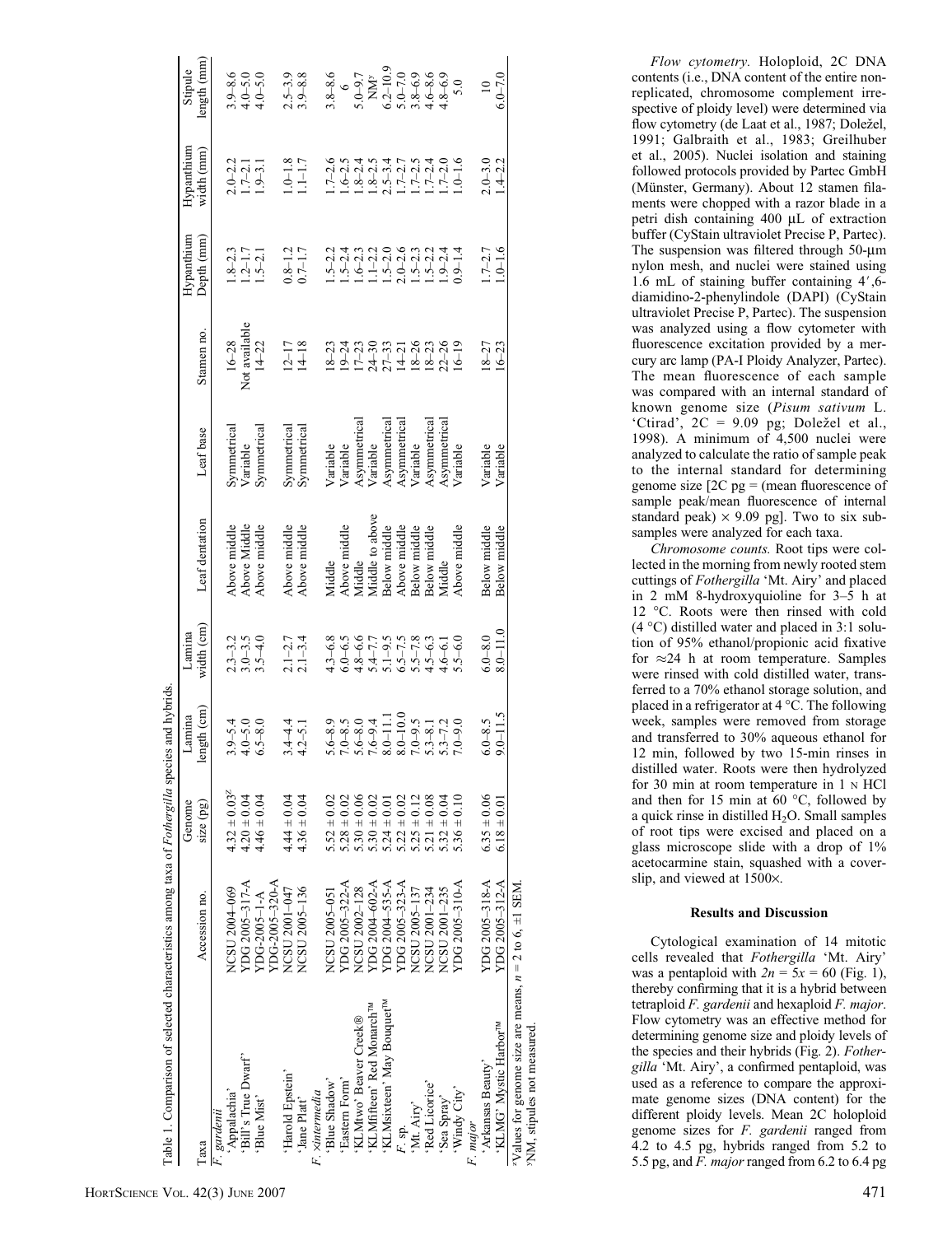

Fig. 1. Photomicrograph of root tip cell of Fothergilla xintermedia 'Mt. Airy' in prophase with 60 somatic chromosomes.

(Tables 1 and 2). Genome sizes within species and hybrids had a narrow range, providing clear distinction between the three taxonomic groups consistent with variations in ploidy levels. Mean 1Cx monoploid genome size (i.e., DNA content of one nonreplicated base set of chromosomes with  $x = 12$ ) was similar at 1.09 pg DNA for F. gardenii, 1.06 pg DNA for the hybrids, and 1.04 pg DNA for F. major, indicating that monoploid genome size is highly conserved among species and ploidy level in Fothergilla.

Differentiation between species was often ambiguous based on foliar and floral characteristics (Tables 1 and 2). Ranges for lamina length, stipule length, and hypanthium depth and width tended to overlap between these two species. Due to considerable variation within species and overlap in ranges between species in our sample set, leaf margin dentation, symmetry of the leaf base, and stamen number provided little value for separating these two species. Lamina width was the only characteristic, with distinct ranges from 2.1 to 4.0 cm for F. gardenii and from 6.0 to 11.0 cm for *F. major*. Although we did not compare plant height and emergence of flowers relative to foliage, it was reported generally that F. gardenii had a smaller mature height and bloomed before leaf emergence, while F. major had a larger mature height and bloomed with the emergence of new foliage (Clark, 1988; Weaver, Jr., 1969).



Fig. 2. Flow cytometry histogram of a combined sample containing nuclei from F. gardenii 'Jane Platt'  $(2n = 4x = 48)$ , F. ×intermedia 'Mt. Airy'  $(2n = 5x = 60)$ , F. major 'Arkansas Beauty'  $(2n = 6x = 72)$ , and an internal standard, Pisum sativum 'Ctirad', with a known 2C holoploid DNA content of 9.09 pg. The DNA contents of Fothergilla samples were calculated based on mean sample fluorescence relative to the internal standard.

Separating hybrids from parental species was particularly challenging when based strictly on morphology. Most ranges for morphological measurements of hybrids overlapped with one or the other parent (Table 2). One exception was that the lamina width of F. gardenii was consistently narrower than either F. major or the hybrids. In general, hybrids tended to resemble F. major more closely, likely resulting from higher ploidy level and gene dose that was contributed from F. major.

To help clarify the taxonomy and nomenclature of Fothergilla spp., nothospecies F. xintermedia Ranney and Fantz is proposed for the hybrid species name in accordance with Article H.3–5 (Greuter et al., 2000). The new hybrid species is described as follows: Nothospecies Fothergilla ×intermedia Ranney and Fantz hybrida nova a F. gardenii Murray et

F. major Lodd. cum characteribus morphologica intermedius, tamen distinguibili cytologia ambospecies pentaploidis cum chromosomatum  $2n = 60$ , et genomibus amplitude 5.2–5.5 pg DNA, et distinguibili latofolius ad F. gardenia et folius dentibus ad super vs. infra medium ad F. major. Pentaploid hybrid shrub,  $2n = 60$  with genome size of 5.2– 5.5 pg DNA. Leaf blade, 5.3–11.1 cm long, 4.3–7.8 (9.5) cm wide, base asymmetrical or variable, margins toothed from above the middle to below the middle; stipules, 3.8– 10.9 cm long. Fruit and seed typically lacking. Flowers with hypanthium, 0.9–2.6 mm wide and 1.0–3.4 mm deep; stamens, 14– 30 in number. Holotype: Fothergilla 'Mt. Airy', plant, 1.5 m tall, NCSU 2006–137, Mountain Horticultural Crops Research Station, Fletcher N.C., 25 Sept. 2006, Fantz and Ranney 8911 (NCSC). Isotype: NA.

Table 2. Comparison of characteristics of Fothergilla gardenii, F. ·intermedia, and F. major.

|                         | Table 2. Comparison of characteristics of Pomergina garagini, P. Amiermeana, and P. major. |                            |                    |
|-------------------------|--------------------------------------------------------------------------------------------|----------------------------|--------------------|
| Characteristic          | F. gardenii                                                                                | F. ×intermedia             | F. major           |
| Chromosomes             |                                                                                            |                            |                    |
| Chromosome no. $z$      | $2n = 4x = 48$                                                                             | $2n = 5x = 60$             | $2n = 6x = 72$     |
| Genome size $(2C)^y$    | 4.2–4.5 $\rho$ g DNA                                                                       | 5.2–5.5 $\rho$ g DNA       | $6.2 - 6.4$ pg DNA |
| Leaves                  |                                                                                            |                            |                    |
| Lamina length (cm)      | $3.4 - 5.4(8)^{x}$                                                                         | $5.3 - 11.1$               | $6.0 - 11.5$       |
| Lamina width (cm)       | $2.1 - 4.0$                                                                                | $4.3 - 7.8(9.5)$           | $6.0 - 11.0$       |
| Leaf dentation location | Mostly toothed                                                                             | Toothed above, interm., or | Toothed from       |
|                         | above the middle                                                                           | below the middle           | below the middle   |
| Leaf base               | Symmetrical or variable                                                                    | Asymmetrical or variable   | Variable           |
| Stipule length          | $3.9 - 8.8$                                                                                | $3.8 - 10.9$               | $6.0 - 10.0$       |
| Flowers                 |                                                                                            |                            |                    |
| Stamen no.              | $12 - 28$                                                                                  | $14 - 30$                  | $16 - 27$          |
| Hypanthium depth (mm)   | $0.7 - 2.3$                                                                                | $0.9 - 2.6$                | $1.0 - 2.7$        |
| Hypanthium width (mm)   | $1.0 - 2.2$                                                                                | $1.0 - 3.4$                | $1.4 - 3.0$        |

<sup>2</sup>Chromosome numbers for  $F$ . gardenii and  $F$ . major were determined by Weaver, Jr. (1969).

y Ranges for cytometry and morphological traits are a compilation of data from Table 1.

x Numbers in parentheses indicate extreme ranges, but uncommon occurrences.